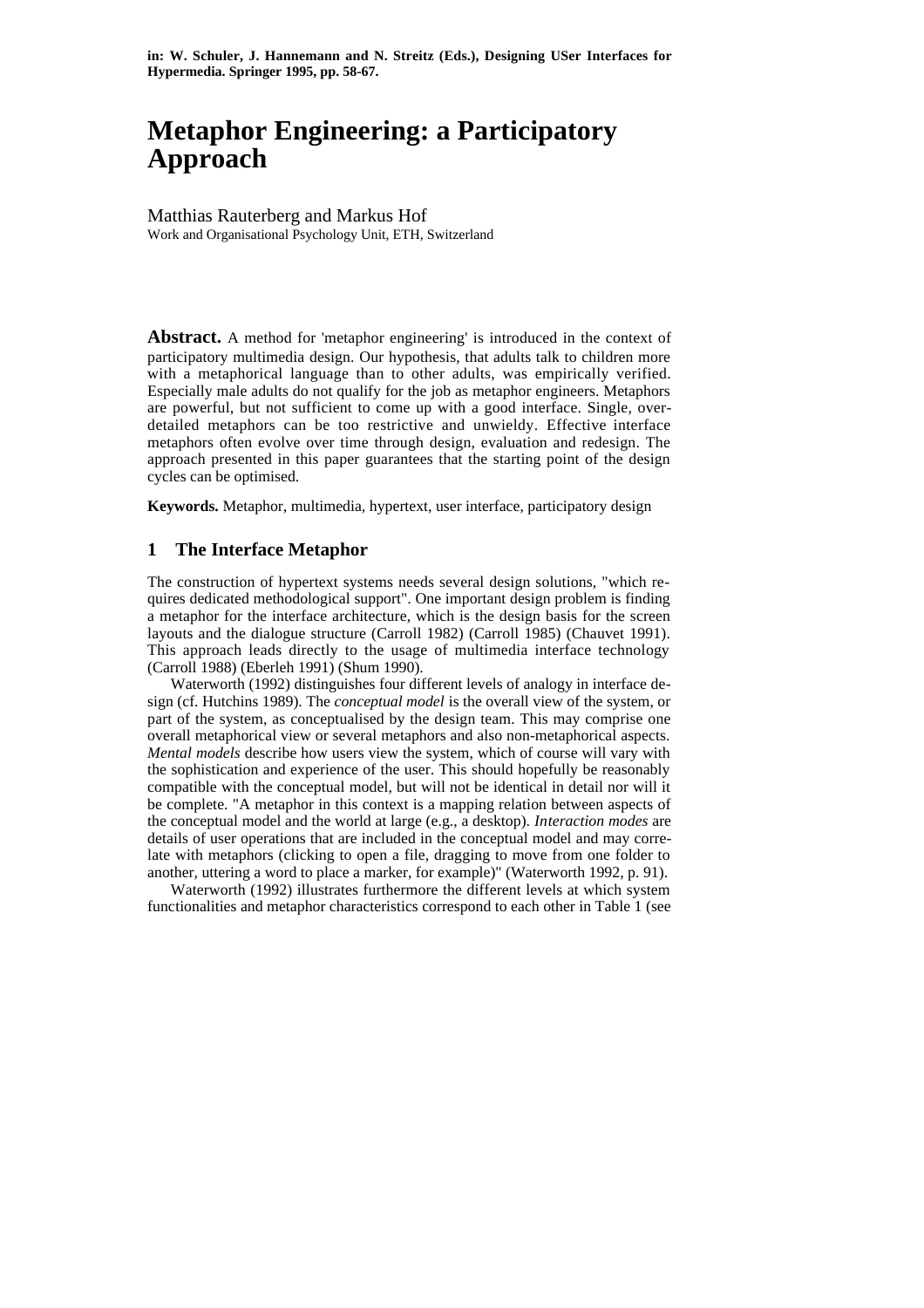| Level     | Interaction events                            | Example metaphor                     | System perspective                 |
|-----------|-----------------------------------------------|--------------------------------------|------------------------------------|
| Pragmatic | Tasks                                         | Finding out about a<br>topic         | User session $(s)$                 |
| Semantic  | Ways of doing tasks                           | Going on a library tour              | Organised set of traversals        |
| Syntactic | Combinations of<br>moves/items                | Selecting a book and<br>'opening' it | Displayed node                     |
| Lexical   | Items/moves (icon,<br>clicks, pointing, etc.) | Pointing at a picture                | Input/output token recog-<br>nised |

also Hammond and Allison 1987). A metaphor need not be appropriate at all levels of description. Different metaphors at the same level of description may be appropriate and multiple metaphors may often be useful (Weyer 1985).

**Table 1.** Levels of system-metaphor mapping (Waterworth 1992).

Metaphors are not 'right' or 'wrong' descriptions: rather they are 'stimulating' invitations to see a target domain in a new light (Richards 1936) (Haverkamp 1983). But, where do metaphors come from? As Carroll, Mack and Kellog (Carroll 1988) claimed, that "there is not now (and likely never will be) a discovery procedure for metaphors," we try to overcome this position. In the context of a participatory approach (Rauterberg 1992) we are looking for a method which generates a metaphor by the domain expert himself. This participatory approach ensures that the generated metaphor fits the application domain. If we try to design a multimedia information system for a new domain (e.g., proofs in philosophical theories), then we need a lot of different and unknown design concepts. We cannot continue to use well-known metaphors (see Figure 1) (Henderson 1986) (Carroll 1988) (Gould 1990). One way to discover these concepts is to ask domain experts. So, we are looking for a method, which stimulates the domain expert to describe his target domain in a metaphorical language.



**Figure 1.** Historical influences for the Euclidean and symbolic space concept.

The domain knowledge of an expert is directly communicable only to other experts with the same domain knowledge. If we try to understand a foreign domain then we need a mapping or transformation of the unknown knowledge into our own knowledge structure. Incidentally, each teacher looks for these mappings (the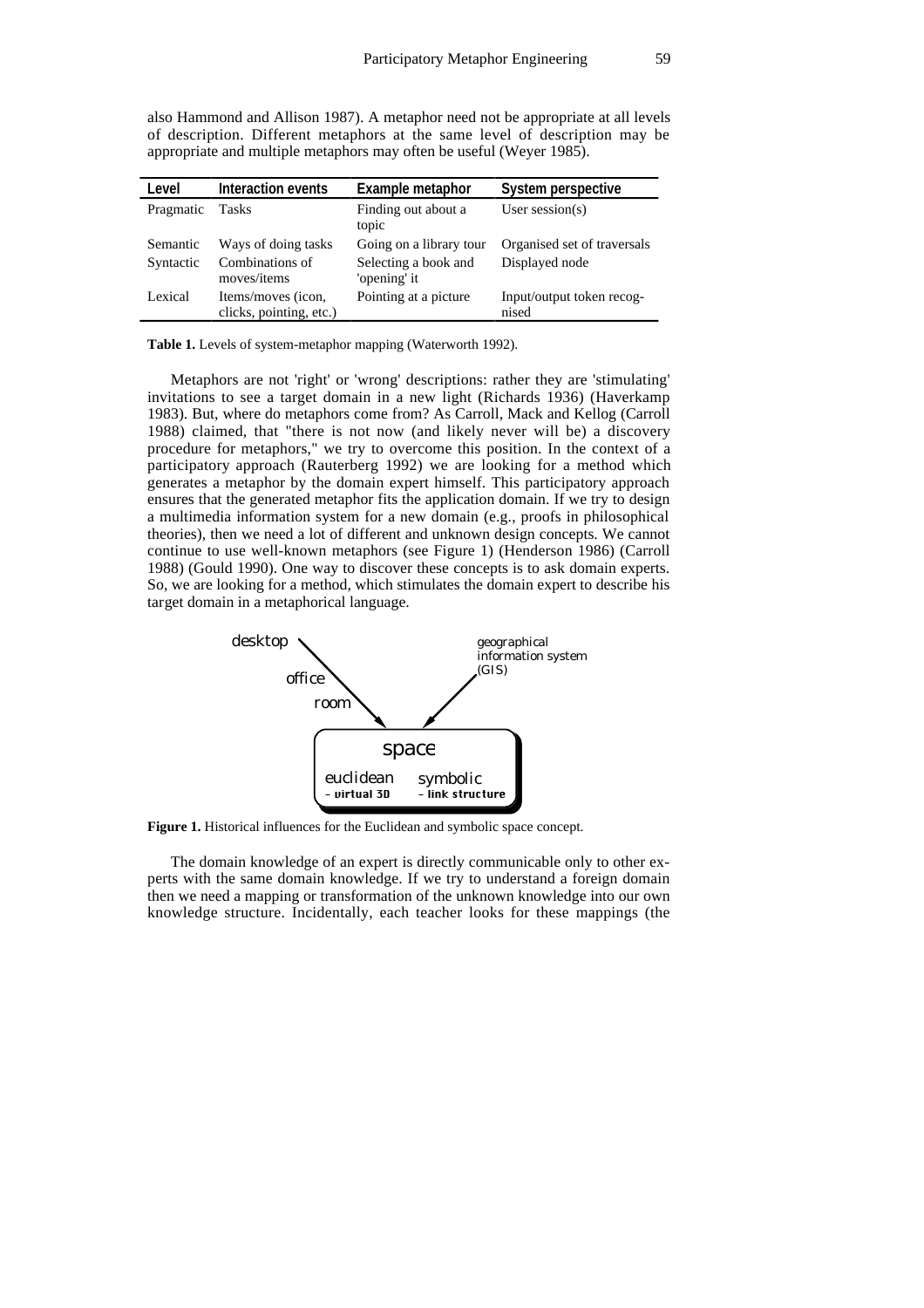arrows in Figure 2). Hammond and Allison (1987) make a distinction between mapping abstraction of primary metaphor entities and mapping invocation, of secondary metaphor entities. Primary metaphor entities are activated initially in an all-or-none fashion. The secondary metaphor entities are generated later, when a lack of knowledge is perceived. To avoid unnecessary problems Waterworth (1992) recommends to omit secondary metaphor entities.



**Figure 2.** Communication of domain specific knowledge through mapping to a metaphorical description as part of the common sense knowledge.

'In the knowledge lies the power' has become a popular maxim in the context of artificial intelligence. 'In the metaphor lies the power' will become a popular maxim in the context of hypertext and multimedia system design. But, how can we discover suitable metaphors? The conventional way is to choose a metaphor from the set of known metaphors. Another design strategy is to develop a metaphor and look how it works (Carroll 1988). Only a domain expert himself, however, can correctly build all necessary mappings. He is the only one who has full control over his domain knowledge as well as the appropriate metaphorical descriptions of the common sense knowledge. This is the core of our approach: to look for a metaphor engineering method in the framework of a participatory design approach.

To optimise knowledge engineering methods, the following observation was quite interesting: if the knowledge engineer is a woman, then male experts do explain considerably more details compared to the situation where the knowledge engineer is a man. Initiated by this idea we looked for a social context in which a metaphorical language is normally used: this situation is given if adults explain something to children.

First we have to proof the 'children' idea to invent a 'metaphor engineering' method. Second, if the 'children' idea was successful, then we have to develop a practical metaphor engineering method.

## **2 Validation Procedure**

To proof and validate our 'children' idea as a basis for a metaphor engineering method we carried out an empirical investigation. Domain experts explained parts of their domain knowledge to both adults and children. We recorded all explanations of the domain experts on video and analysed this material in terms of the amount of metaphorical descriptions.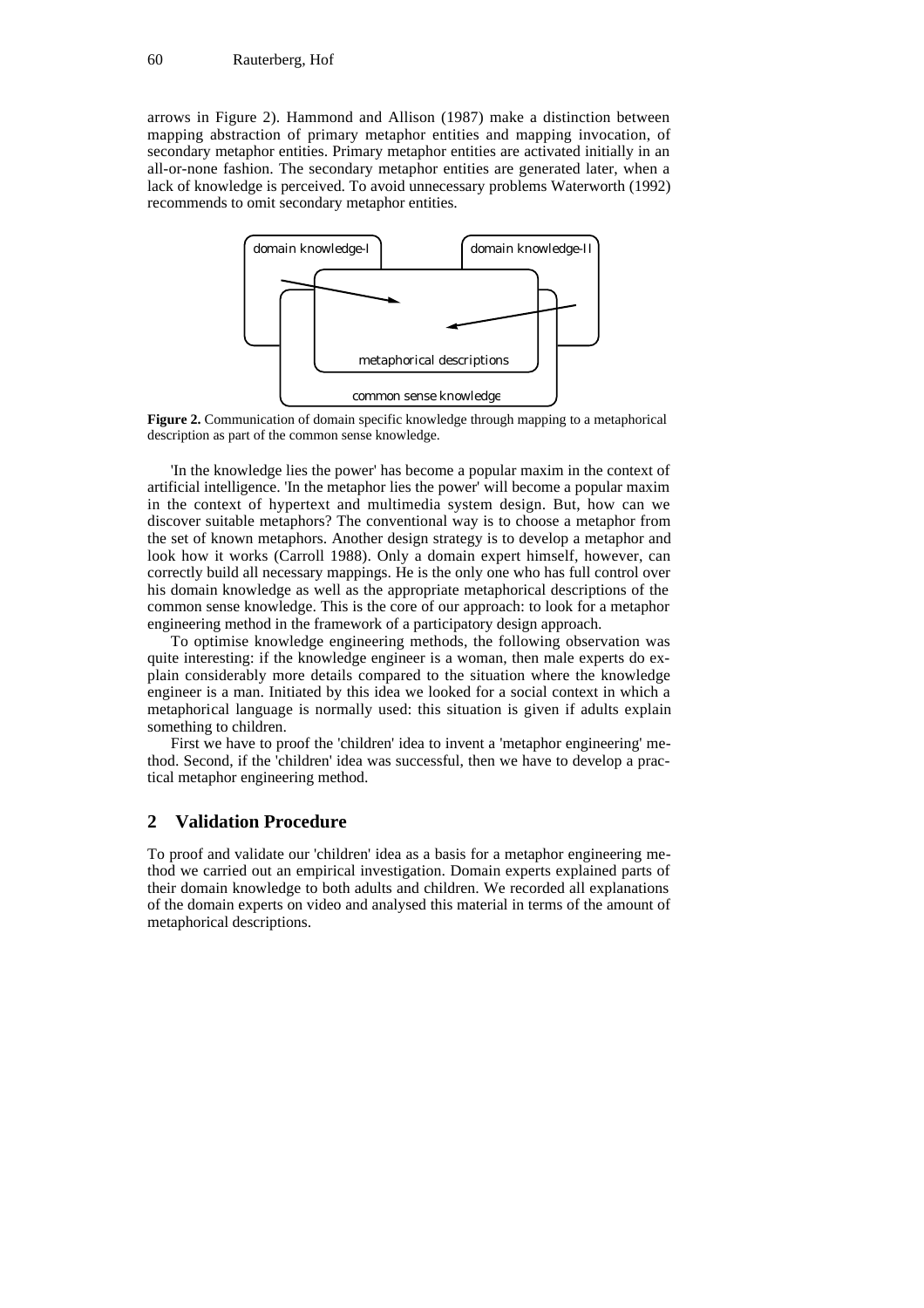## **2.1 Subjects and Experimental Setting**

A total of 6 male students of physics participated as domain experts in this experiment. Twelve children were schoolboys  $(N=6)$  and schoolgirls  $(N=6)$  of a primary school in Basel (N=8 with age among 8 and 13 years, N=4 with age among 12 and 13 years). Twelve adults (male  $N=7$ , female  $N=5$ ) were students of computer science or physics (N= 9, age 20-25 years) or people with an other educational background (N=3, age 40-50 years).

Each expert had about 10 min explanation time for two different domains. To control sequential effects each expert has to explain both domain problems twice to 2 children and 2 adults in two different orders ( $[D1 \rightarrow D2]$ ,  $[D2 \rightarrow D1]$ ), so that each expert explained the two domains to 4 different 'metaphor engineers' (see Table 1). A total of about 40 min explanation time per expert was recorded on video.

### **2.2 Target Domains and Procedure**

The domain experts were instructed to explain the following two problems (domains): (D1) "Why does the sound of a car change, if the car passes by?" (Doppler effect); (D2) "What happens in a bulb, if someone closes the circuit?" (Light generation).

We used a 3-factorial test design with the following three independent variables. Factor A is 'naivety': the presumed knowledge of the 'metaphor engineers' (child, adult). Factor B is 'sex': the sex of the 'metaphor engineers' (male, female). Factor C is 'domain': two domains "Doppler effect" and "light generation." The factor 'sex' was approximately balanced. The factor 'naivety' and 'order' were completely balanced.

To analyse the video sequences we derived categories from the literature (Haverkamp 1983) (Lakoff 1980) (Lieb 1967) (Richards 1936) (Wiedemann 1986). We used 3 fixed categories 'onomatopoeia', 'gesticulation', 'drawing', and open metaphorical categories, which were protocolled during analysing the videos.

A metaphor is defined as follows (Lakoff 1980) (Lieb 1967): (1) If we interpret a word or a syntactical structure of words of an explanation in their ordinary, context free sense ("common sense"), then the meaning of this part of the explanation is senseless or impossible. We call this first condition the "internal incompatibility." (2) If we relate the context free interpretation of a part of an explanation to the context of the whole explanation, then the meaning of this relation is senseless or impossible. We call this second condition the "external incompatibility." We classified parts of an explanation as metaphors, if we found an internal or an external incompatibility.

We discuss one example of a metaphor classification. One domain expert used the metaphorical description of "balls" for atoms to explain domain D2. He said: "All balls strike together." We have no internal incompatibility, but an external incompatibility in the context of electricity in a bulb. Metaphors with an internal incompatibility are often used in poems (e.g., "the green moon sang a sad song"). Sometimes we use this type of metaphor to describe special aspects of user interfaces (e.g., "the interface looks like a transparent house").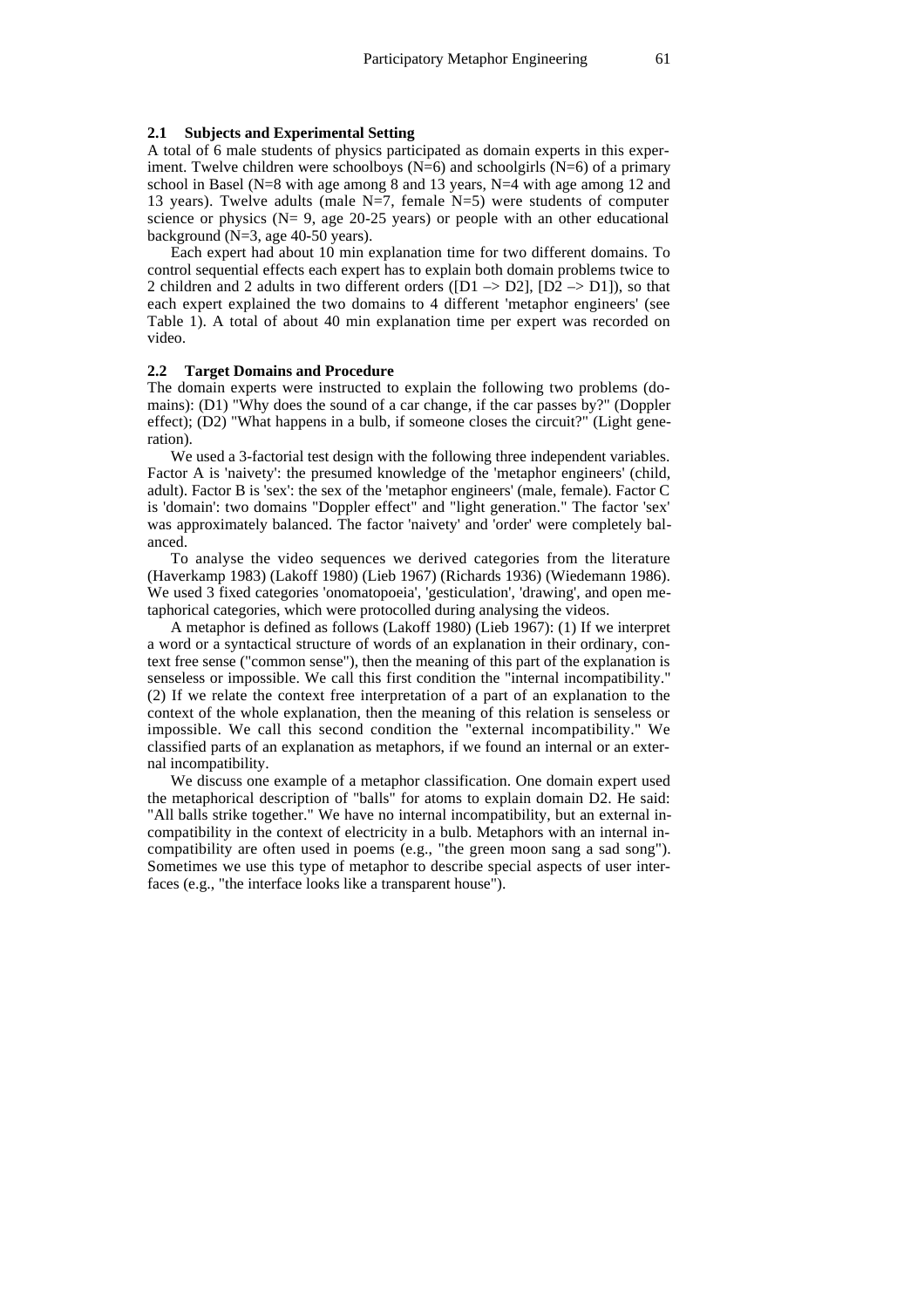## **2.3 Dependent Variables and Results**

Two trained raters (students of computer science at the ETH) analysed 48 video sequences - one for each experimental condition- in 15 seconds' intervals. In this paper we present the results of three dependent variables.

(1) The 'percental ratio of metaphors overall' used in each explanation trial is the sum of all 15 seconds' intervals, which included the usage of any type of metaphor. This measure is calculated over all metaphorical categories (fixed and open) corrected by the individual duration of explanation time.

(2) The 'percental ratio of different metaphors' is the sum of all 15 sec. intervals, which included the usage of different metaphors.

(3) The 'percental ratio of repetitions' of metaphors is the difference between the 'percental ratio of metaphors overall' and the 'percental ratio of different metaphors'.



**Figure 3.** Percental ratios of the behavioural categories differentiated for the factor 'naivety' and the factor 'domain.'

We analysed the data with a 3-factorial analysis of variances. To give an overview of our results we present the percental ratios of our categories, which describe the most interesting aspects of the experts' behaviour. The portions of each category in Figure 3 give only the relative relations among the depicted categories and not the absolute values among all categories.

## **2.3.1 Percental Ratio of Metaphors Overall**

The percental ratio of metaphors overall is an absolute measure to describe how much time each domain expert explains the problem to the 'metaphor engineer' with metaphorical terms. The main effect 'naivety' is significant ( $p \leq .016$ , see Table 2). We can observe a moderate difference between both domain problems (p≤.067, see Table 2). The six experts tried to illustrate the domain "Doppler effect" using metaphorical terms on average 35.7% of their explanation time. To illustrate the domain "light generation" they used metaphors in 28.3% of their explanation time.

The domain experts used significantly more metaphors explaining to children (mean 37.8% of explanation time, N=24, see Table 2) compared to talking to adults (26.3%, N=24, see Table 2). We did not find a significant effect of the sex of the 'metaphor engineers,' but a significant interaction between the factors 'naivety' and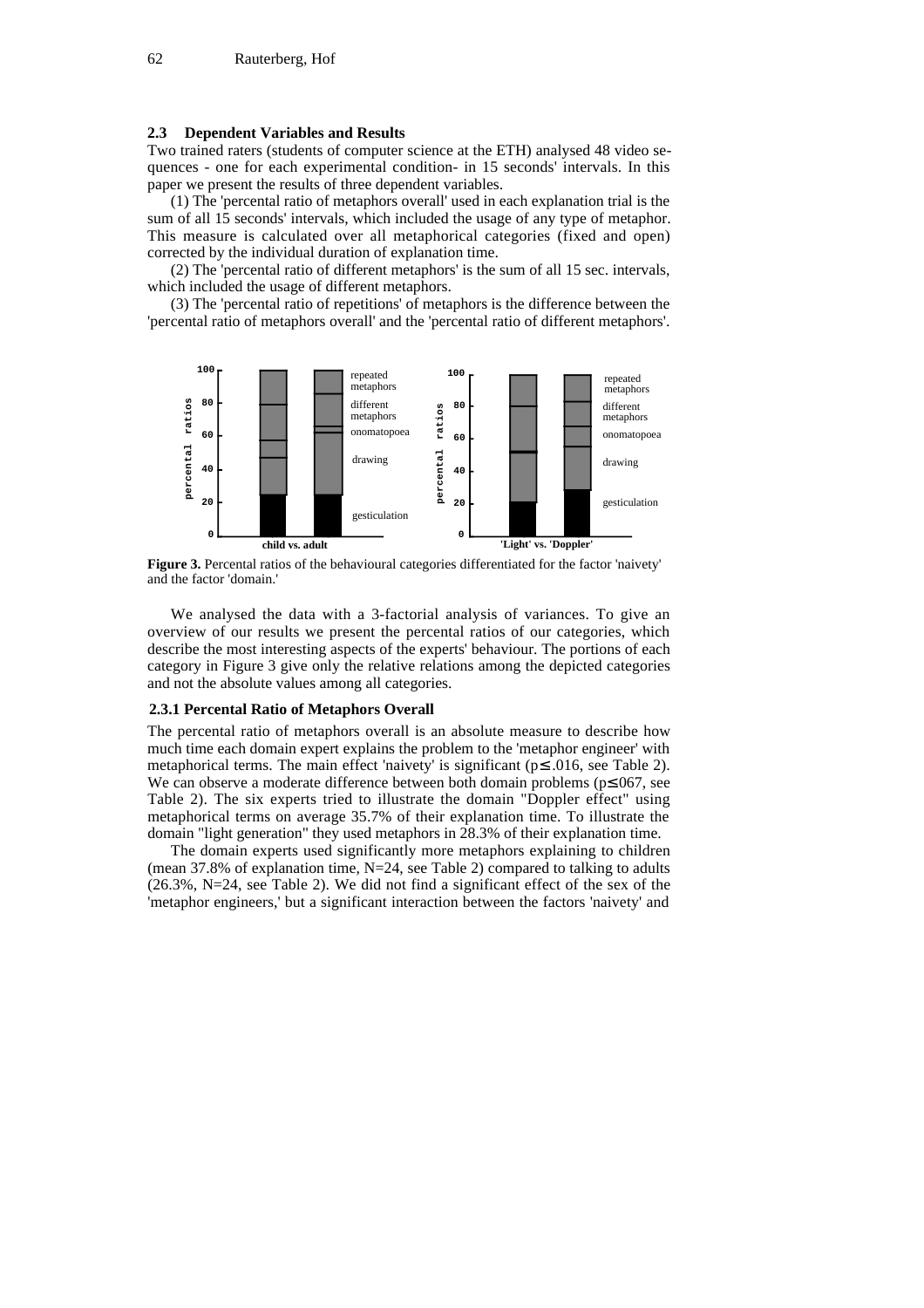'sex' ( $p \le 0.017$ , see Table 2). Basically, the experts used the maximum of metaphorical terms talking to boys and the minimum of metaphors talking to men. The domain experts differed in their use of a metaphorical language. So, we got a significant difference between the 'metaphorical' language of the 6 experts ( $p \le 0.001$ ; result of an additional analysis).

| Source                | df | F-test | prob |                                    | $male$ $(*)$                | female(%) total N |      |     |
|-----------------------|----|--------|------|------------------------------------|-----------------------------|-------------------|------|-----|
| A naivety             |    | 6.226  | .017 | child –                            | $39.7 + 13.7$ $35.8 + 12.7$ |                   | 37.8 | 24  |
| B sex                 |    | 2.337  | .134 |                                    | $adult$ 19.6+14.9 35.7+14.5 |                   | 26.3 | 2.4 |
| C domain              |    | 3.539  | .067 |                                    |                             |                   |      |     |
| AxB                   |    | 6.176  | .017 | total                              | $28.9 + 17.4$ 35.813.2      |                   | 32.0 |     |
| AxC                   |    | 1,288  | .263 | N                                  | 26                          | 22                |      | 48  |
| B x C                 |    | .015   | .902 |                                    |                             |                   |      |     |
| $A \times B \times C$ |    | .213   | .647 | (group means of metaphors overall) |                             |                   |      |     |
|                       |    |        |      |                                    |                             |                   |      |     |

**Table 2.** ANOVA results of the dependent variable 'percental ratio of metaphors overall' with factors 'naivety', 'sex', and 'domain', and the absolute means for the factors 'naivety' and 'sex.' [Cell mean ± standard deviation]

#### **2.3.2 Percental Ratio of Different Metaphors**

The experts used significantly more different metaphors talking to a female (19.6%, see Table 3) than talking to a male person (14.7%, p≤.014, see Table 3). The domain "light generation" evoked on average 20.7% metaphors, the domain "Doppler effect" only 13.3% (p≤.009, see Table 3). We see a clear minimum of different metaphors in the cell 'male-adult' (significant interaction 'naivety' and 'sex', p≤ .001, see Table 3).

The experts differ in explaining both domain problems. Two experts (33%) prefer significantly the female 'metaphor engineers.' Also, to illustrate the 'light' problem the experts use significantly more different metaphorical categories than to illustrate the 'Doppler' problem. To demonstrate the Doppler effect most of the experts used onomatopoeia (Light generation: 1%, Doppler effect: 11%, p≤ .001, see Figure 3).

| Source                                | df      | F-test                   | prob                 |       | male(8)                                                  | female(%)                            | total N      |            |
|---------------------------------------|---------|--------------------------|----------------------|-------|----------------------------------------------------------|--------------------------------------|--------------|------------|
| A naivety<br><b>B</b> sex<br>C domain |         | 2.726<br>6.667<br>16.928 | .107<br>.014<br>.001 | child | $19.1 + 5.6$ $18.7 + 6.7$<br>adult $11.0+8.0$ $20.8+8.4$ |                                      | 18.9<br>15.0 | 2.4<br>2.4 |
| AxB<br>AxC                            | 1       | 7.596<br>.615            | - 009<br>.438        |       | total $14.7+8.0$ $19.6+7.4$<br>N 26                      | 22                                   | 17.0         | 48         |
| B x C<br>AxBxC                        | 1<br>1. | .502<br>.037             | .483<br>.847         |       |                                                          | (group means of different metaphors) |              |            |
|                                       |         |                          |                      |       |                                                          |                                      |              |            |

**Table 3.** ANOVA results of the dependent variable 'percental ratio of different metaphors' with factors 'naivety', 'sex', and 'domain', and the absolute means for the factors 'naivety' and 'sex.' [Cell mean ± standard deviation]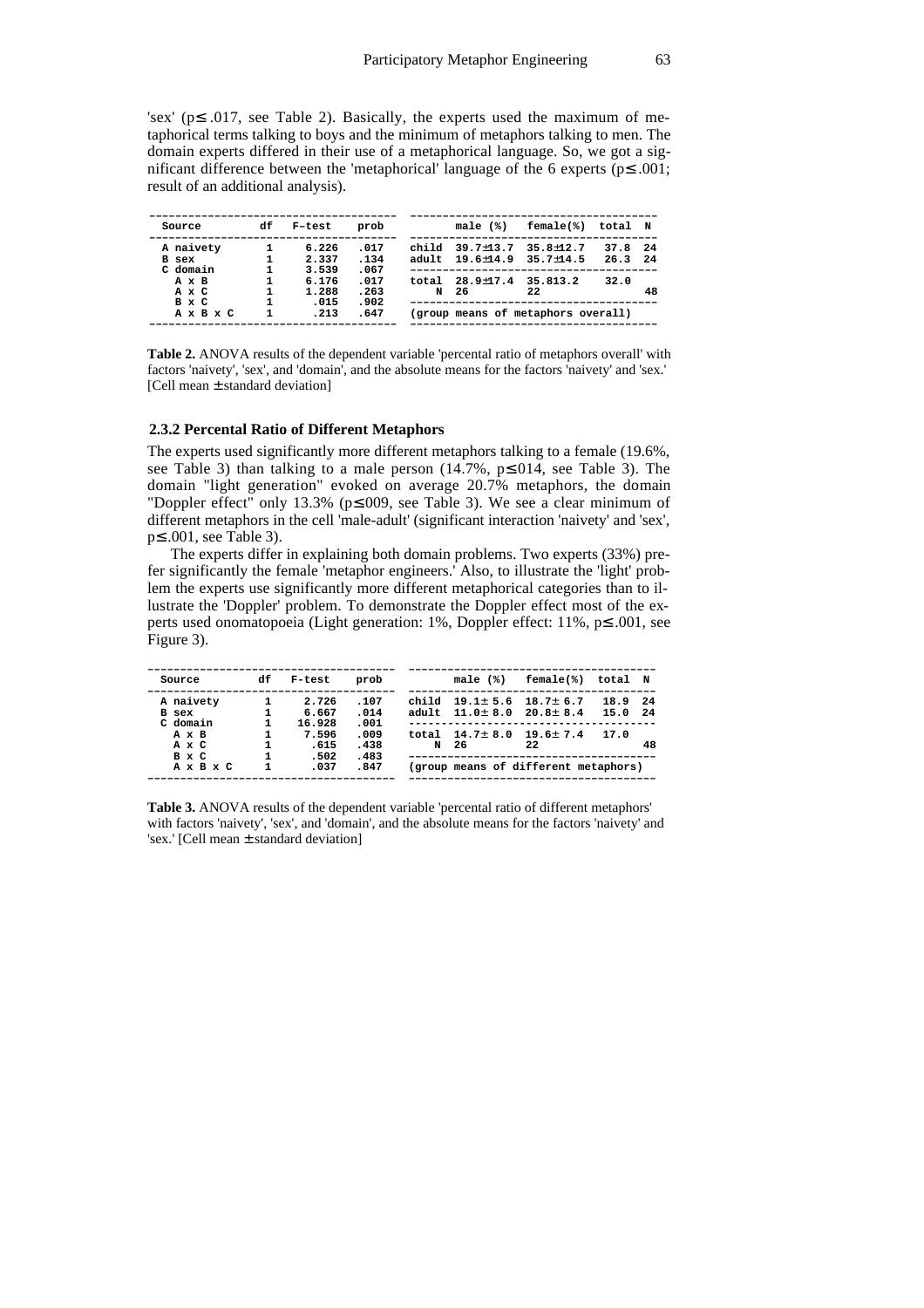## **2.3.3 Percental Ratio of Repeated Metaphors**

The experts used significantly more repetitions talking to a child (18.8%) than talking to an adult (11.3%,  $p \le 0.020$ , see Table 4). We see a clear minimum of repeated metaphors in the cell 'male-adult' (8.6%, no significant interaction 'naivety' and 'sex', p≤ .095, see Table 4).

| Source                                | df | F-test                | prob                 |                                     | male(8)                           | female(%)              | total N      |           |
|---------------------------------------|----|-----------------------|----------------------|-------------------------------------|-----------------------------------|------------------------|--------------|-----------|
| A naivety<br><b>B</b> sex<br>C domain | 1  | 5.884<br>.241<br>.001 | .020<br>.626<br>.993 | child.<br>adult                     | $20.6 + 11.6$ 17.1+ 8.7           | $8.6 + 9.5$ 15.0 + 8.5 | 18.8<br>11.3 | 24<br>2.4 |
| AxB<br>AxC                            |    | 2.928<br>1.171        | .095<br>.286         | total<br>N                          | $14.2 + 12.0$ $16.2 + 8.5$<br>-26 | 22                     | 15.1         | 48        |
| B x C<br>AxBxC                        | 1  | .076<br>.271          | .784<br>.606         | (group means of repeated metaphors) |                                   |                        |              |           |

**Table 4.** ANOVA results of the dependent variable 'percental ratio of repeated metaphors' with factors 'naivety', 'sex', and 'domain', and the absolute means for the factors 'naivety' and 'sex.' [Cell mean ± standard deviation]

#### **2.3.4 Discussion**

Our main hypothesis was confirmed (see Table 2). If the domain experts explain their domain problems to children, then we can observe that they repeat their introduced metaphors (see Table 4) and do not generate new metaphors within the context of a metaphorical category (see Table 3). In many cases the domain experts prefer to change the metaphorical category (see Table 3). So, children are suitably to play the role of a 'metaphor engineer', of course not exactly the same role as a 'knowledge engineer'; they function more like a 'catalyst' in a metaphor extraction session.

We can conclude from our results, that male adults are definitely not appropriate to play the role of a 'metaphor engineer' (see Table 3). The most appropriate persons are children or female adults (see Table 3 and Table 4).

What else do we need further on for a metaphor generation method? We have the verification that male domain experts use a more metaphorical language explaining something to children or women than talking to other men.

The final and till now unsolved step is to develop a guide, which describes the whole procedure: (1) criteria for selection of the domain expert, (2) criteria for selection of the 'metaphor engineer', (3) requirements for the interview session, (4) criteria for the analysis phase, and (5) a set of rules to convert narrative metaphors into design metaphors.

# **3 Multimedia Interface Design: an Example**

What kinds of metaphors are generated by the domain experts? How can we transform these metaphors to multimedia design? We try to give preliminary answers to these questions in this section.

First, we present three examples, and then we discuss the transformation of these examples to multimedia design. One domain expert used the following description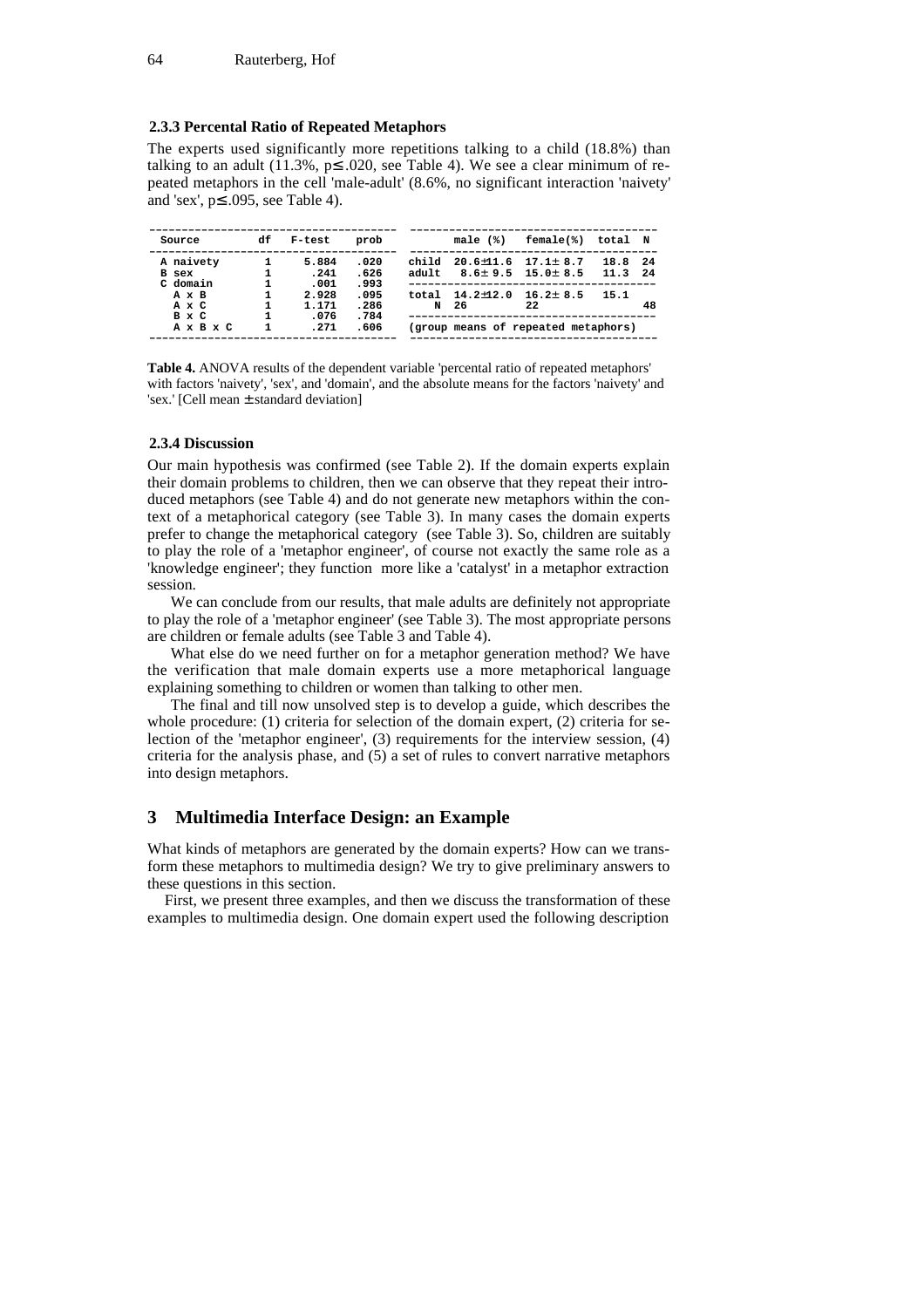to explain the Doppler effect (D1): "Imagine you stand at a highway and you hear a car passing you: Iiiioouum!" The expert introduced the context 'highway with cars' and used an onomatopoeia to demonstrate the Doppler effect.



Figure 4. An interface design for the 'light generation' domain based on the 'people – road' metaphor.

Another domain expert described the light generation (D2) with the following words: "Imagine the circuit as a river or a brook. A power plant pumps water on a high level. At your home the water falls down and drives a water wheel." Another expert explained the same domain with the following metaphor: "Imagine a demonstration of people on a large road in a city. The head reaches a narrow lane. To avoid jams in the narrow lane the people have to hurry up. They slow down again when they reach a large road."

As one can see from these three examples, the transformations to the design of multimedia interfaces appear to be quite simple and straight forward. The first example leads us to the implementation of a sound track. The second example shows a more complex metaphor. We can transform water, power plant, house, and water wheel directly into a dynamic animated environment. With this metaphorical description, however, we can not explain the effect of resistance. From the third metaphorical description we can derive immediately an appropriate extension for the last metaphor. Consequently, we better change completely the design from passive 'water' to active 'people' (see Figure 4).

# **4 Conclusion**

Let us summarise the main results of our study. We were interested in finding a method for metaphor generation, which is practicable in a participatory design model (Rauterberg 1992). According to our results, children and female adults are suitably to play the role of a 'catalyst' in a metaphor engineering session. We presented the following two practicable criteria, which are helpful to detect metaphors in a narrative interview (Lieb 1967): (1) If we interpret a word or a syntactical structure of words of an explanation in their ordinary, context free sense ("common sense"), then the meaning of this part of the explanation is senseless or impossible. (2) If we relate the context free interpretation of a part of an explanation to the context of the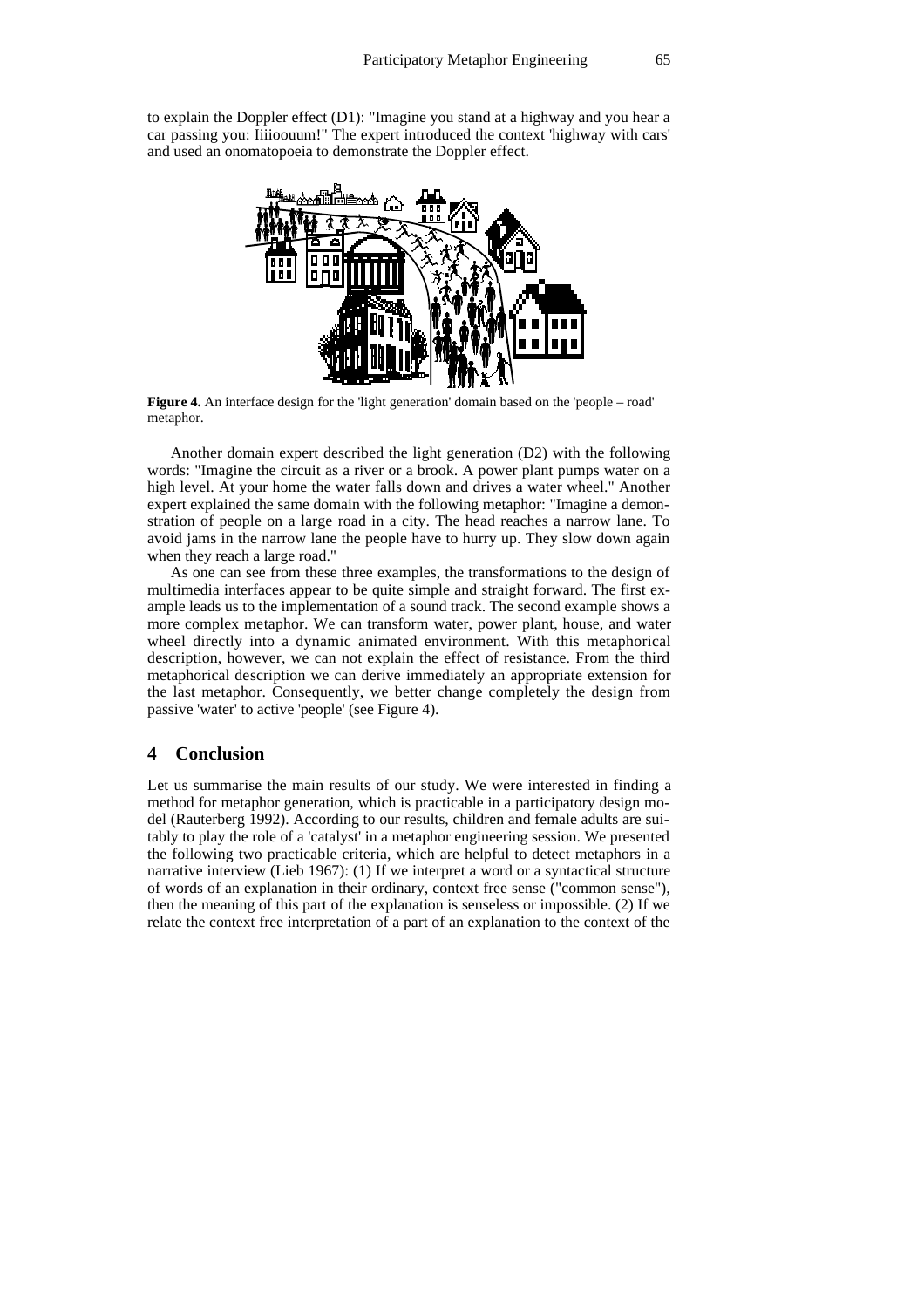whole explanation, then the meaning of this relation is senseless or impossible. Finally, we illustrated the way from metaphor extraction to multimedia interface design. In this paper we presented the epistemological basis for this approach.

Metaphors are powerful but not sufficient to come up with a good interface. Single, over-detailed metaphors can be too restrictive and unwieldy (Waterworth 1992). Carroll (1988) is right that "effective interface metaphors often evolve over time through design, evaluation and redesign." We could show that the approach presented in this paper leads to a promising starting point of the cyclical design process.

# **5 References**

- (Carroll 1982) Carroll J. M. & Thomas J. C. (1982) Metaphor and the cognitive representation of computing systems. IEEE Transactions on Systems, Man, and Cybernetics SMC-12(2):107-115.
- (Carroll 1985) Carroll J. M. & Mack R. L. (1985) Metaphor, computing systems, and active learning. International Journal of Man-Machine Studies 22:39-57.
- (Carroll 1988) Carroll J. M., Mack R. L. & Kellog W. A. (1988) Interface metaphors and user interface design. In Handbook of Human-Computer Interaction. (M. Helander, ed., pp. 67-85) Amsterdam: North-Holland, 1988.
- (Chauvet 1991) Chauvet J-M. (1991) Graphical user interfaces: metaphors we compute by. In Human Aspects in Computing: Design and Use of Interactive Systems and Work with Terminals. (H-J. Bullinger, ed., pp. 308-313) Amsterdam: Elsevier, 1991.
- (Eberleh 1991) Eberleh E. (1991) Browsing cognitive task spaces instead of working on the desktop: an alternative metaphor. In Human Aspects in Computing: Design and Use of Interactive Systems and Work with Terminals. (H-J. Bullinger, ed., pp. 419-423) Amsterdam: Elsevier, 1991.
- (Gould 1990) Gould M. D. & McGranaghan M. (1990) Metaphor in geographic information systems. In Proceedings of the 4th International Symposium on Spatial Data Handling. (K. Brassel & H. Kishimoto, eds., pp. 433-442) Columbus: Ohio State University, 1990.
- (Hammond 1987) Hammond N. & Allison L. (1987) The Travel Metaphor as Design Principle and Training Aid for Navigating around Complex Systems. In People and Computers III. (D. Diaper & R. Winder, eds.) Cambridge: Cambridge University.
- (Haverkamp 1983) Haverkamp A. (1983, ed.) Theorie der Metapher. Darmstadt: Wissenschaftliche Buchgesellschaft, 1983.
- (Henderson 1986) Henderson D. A. & Card S. K. (1986) Rooms: the use of multiple virtual workspaces to reduce space contention in a window-based graphical user interface. ACM Transactions on Graphics 5(3):211-243.
- (Hutchins 1989) Hutchins E. L. (1989) Metaphors for Interface Design. In The Structure of Multimodal Dialogue. (D.G. Bouwhis, M.M. Taylor & F. Neel, eds.) Amsterdam: North Holland.